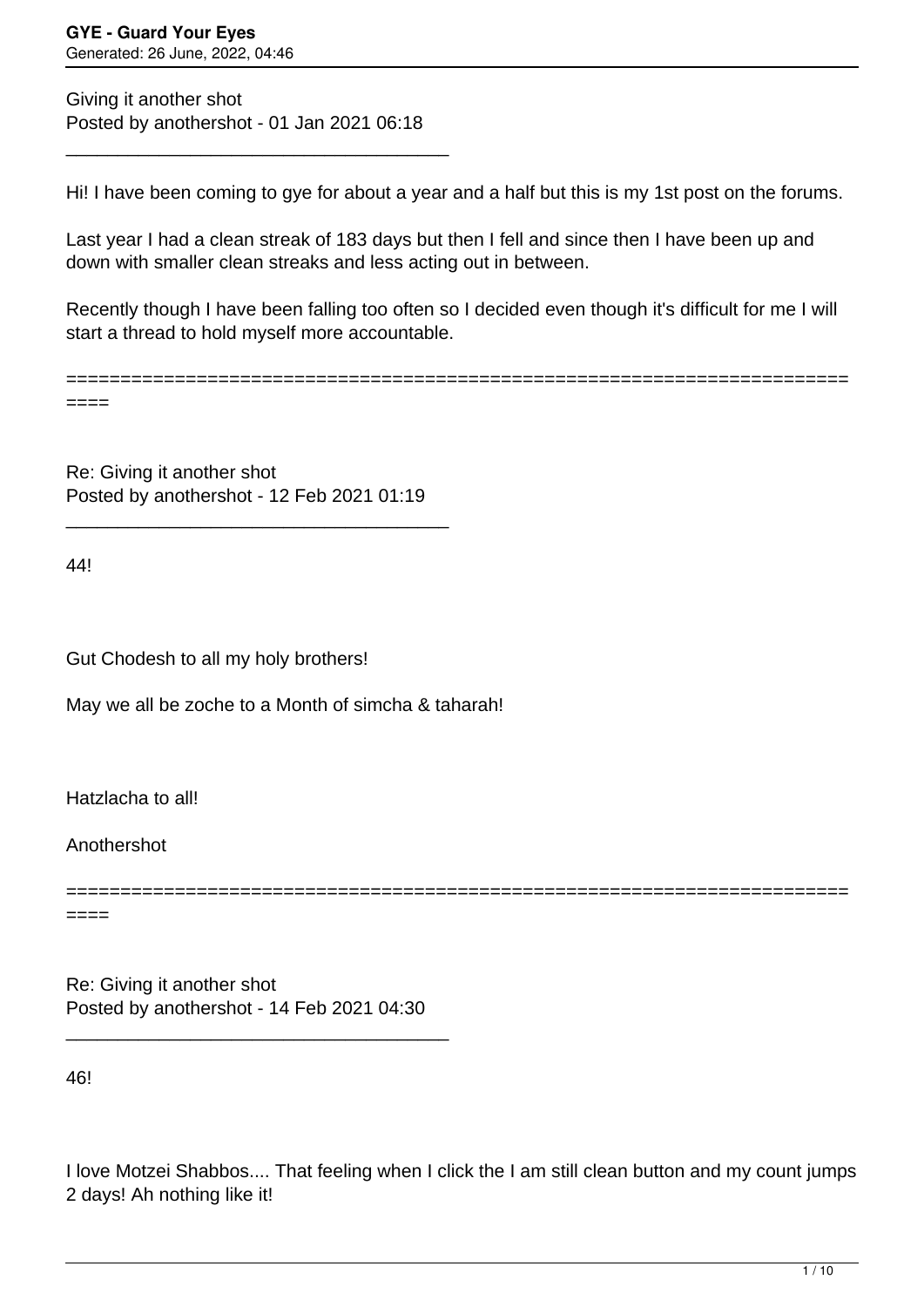Hatzlacha to all!

Anothershot

========================================================================  $====$ 

Re: Giving it another shot Posted by #makelifegreatagain - 14 Feb 2021 22:11

\_\_\_\_\_\_\_\_\_\_\_\_\_\_\_\_\_\_\_\_\_\_\_\_\_\_\_\_\_\_\_\_\_\_\_\_\_

I just did that right now. It really is a wonderful feeling!

======================================================================== ====

Re: Giving it another shot Posted by anothershot - 15 Feb 2021 01:15

\_\_\_\_\_\_\_\_\_\_\_\_\_\_\_\_\_\_\_\_\_\_\_\_\_\_\_\_\_\_\_\_\_\_\_\_\_

47!

B"H things are going well so I need to stay extra alert b/c I think the yh is trying to lull me into a false sense of security.

Hatzlacha to all!

Anothershot

================================

 $====$ 

Re: Giving it another shot Posted by anothershot - 16 Feb 2021 04:35

\_\_\_\_\_\_\_\_\_\_\_\_\_\_\_\_\_\_\_\_\_\_\_\_\_\_\_\_\_\_\_\_\_\_\_\_\_

48!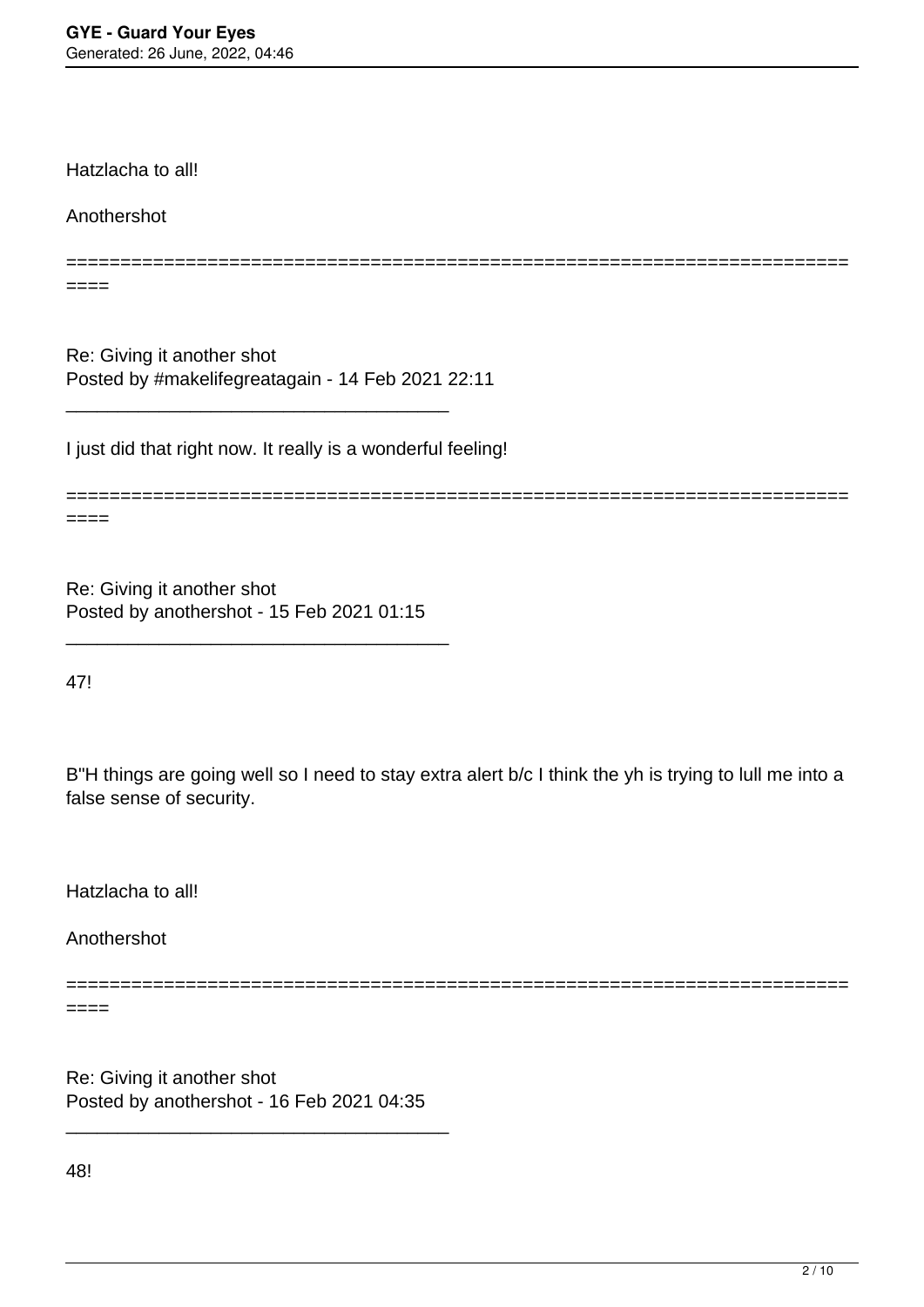$=$ 

Re: Giving it another shot Posted by anothershot - 17 Feb 2021 00:45

\_\_\_\_\_\_\_\_\_\_\_\_\_\_\_\_\_\_\_\_\_\_\_\_\_\_\_\_\_\_\_\_\_\_\_\_\_

???? ???? ??????? ??? ??? ???? ??????!

========================================================================

========================================================================

====

Re: Giving it another shot Posted by anothershot - 17 Feb 2021 19:15

\_\_\_\_\_\_\_\_\_\_\_\_\_\_\_\_\_\_\_\_\_\_\_\_\_\_\_\_\_\_\_\_\_\_\_\_\_

I'm having a rough day today. In the past that would lead me to listen to non Jewish music &

B"H I haven't done that yet but just to make sure that I won't....

I am mekabel bl"n not to listen to non Jewish music, or go onto YouTube, Facebook, & Instagram for the rest of today unless it's absolutely necessary.

Hatzlacha to all!

Anothershot

========================================================================

====

Re: Giving it another shot Posted by anothershot - 18 Feb 2021 00:19

\_\_\_\_\_\_\_\_\_\_\_\_\_\_\_\_\_\_\_\_\_\_\_\_\_\_\_\_\_\_\_\_\_\_\_\_\_

B"H I have made it to 50!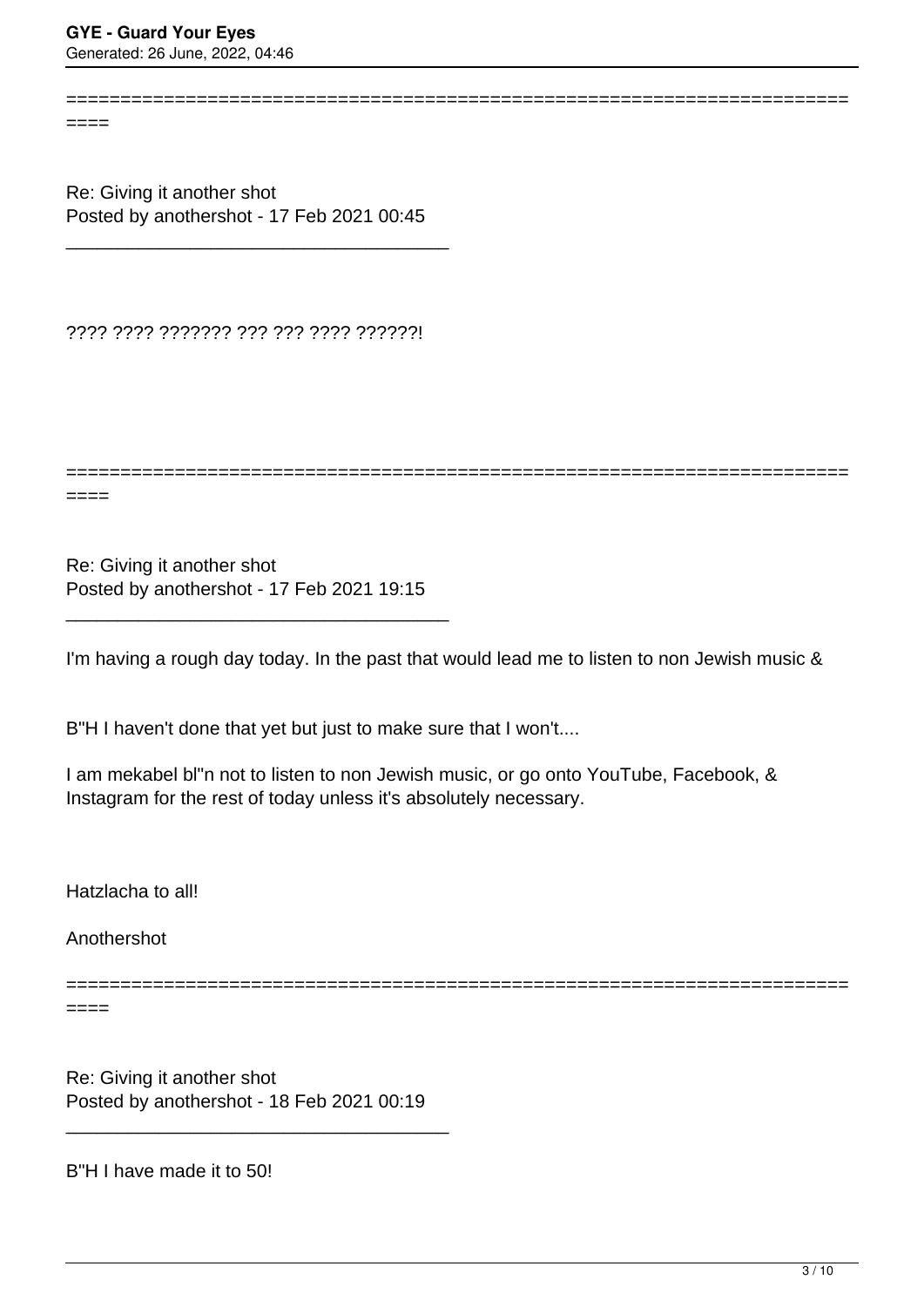I plan on adding a little extra learning tonight in honor of the occasion!

Now on to 51!

Hatzlacha to all!

Anothershot

========================================================================

====

Re: Giving it another shot Posted by anothershot - 18 Feb 2021 13:57

\_\_\_\_\_\_\_\_\_\_\_\_\_\_\_\_\_\_\_\_\_\_\_\_\_\_\_\_\_\_\_\_\_\_\_\_\_

It's really interesting my yh hasn't been bothering me too much recently.

All of a sudden I hit 50 days and I feel good about the accomplishment and what do you know I got a nasty unwanted visitor very early this morning.....

yh: good morning Tzadik! you did it! you made it to 50 days! you're amazing!

Now you can masturbate because who cares you achieved so much already, just have a good time you earned it!

So you will have to reset the chart nu nu you'll do this again

Me: I've heard this shpiel from you too many times already....

1. I am enjoying life being free of needing the porn & masturbation pacifier.

2. I know that it's 2 minutes of pleasure followed by days of pain.

So get the hell away from me & let me sleep!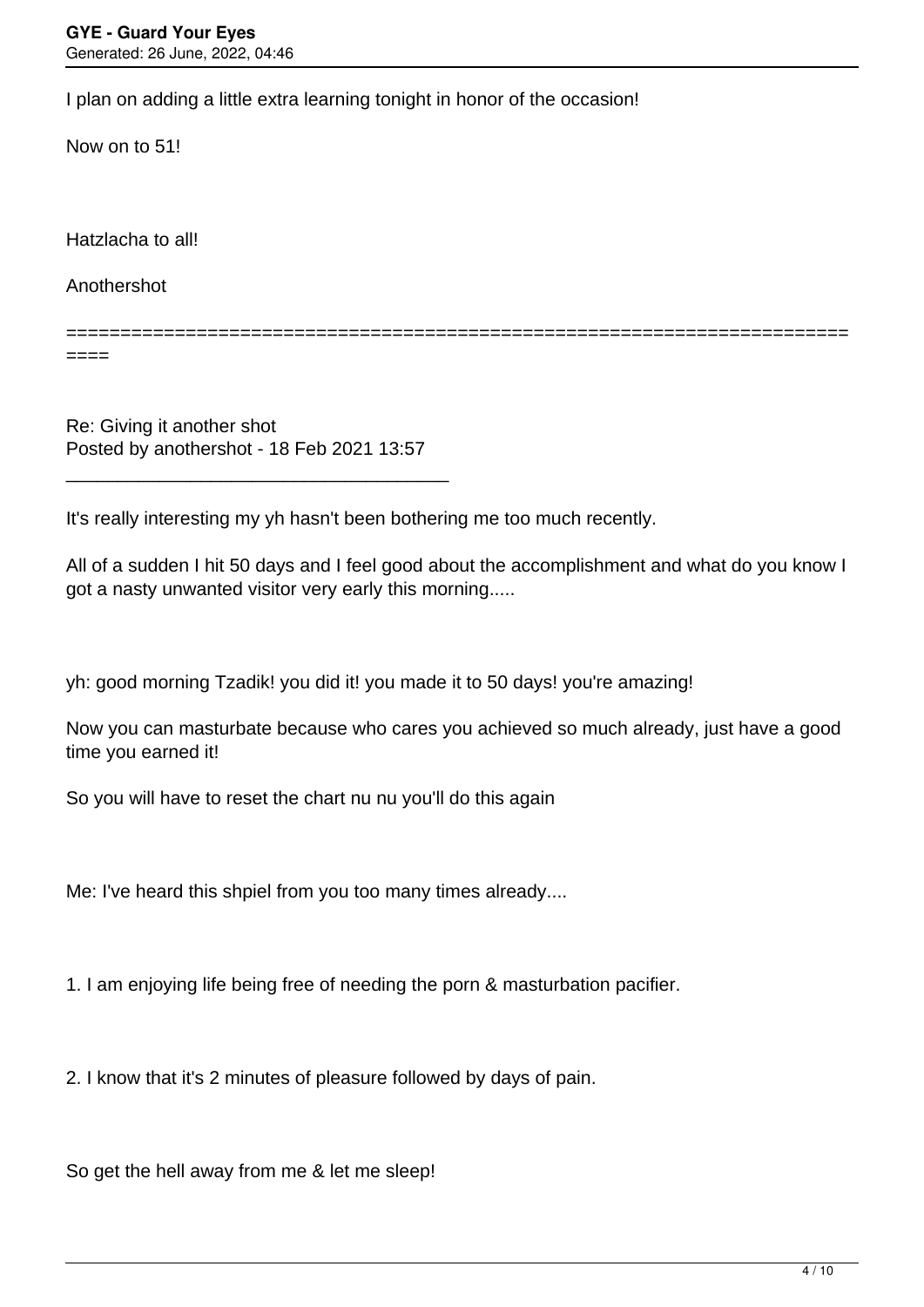Ps. I slept really well after that!

Hatzlacha to all!

Anothershot

========================================================================

 $====$ 

Re: Giving it another shot Posted by DavidT - 18 Feb 2021 14:23

[anothershot wrote on 18 Feb 2021 13:57](/forum/4-On-the-Way-to-90-Days/363676-Re-Giving-it-another-shot)**:**

\_\_\_\_\_\_\_\_\_\_\_\_\_\_\_\_\_\_\_\_\_\_\_\_\_\_\_\_\_\_\_\_\_\_\_\_\_

It's really interesting my yh hasn't been bothering me too much recently.

All of a sudden I hit 50 days and I feel good about the accomplishment and what do you know I got a nasty unwanted visitor very early this morning.....

yh: good morning Tzadik! you did it! you made it to 50 days! you're amazing!

Now you can masturbate because who cares you achieved so much already, just have a good time you earned it!

So you will have to reset the chart nu nu you'll do this again

Me: I've heard this shpiel from you too many times already....

1. I am enjoying life being free of needing the porn & masturbation pacifier.

2. I know that it's 2 minutes of pleasure followed by days of pain.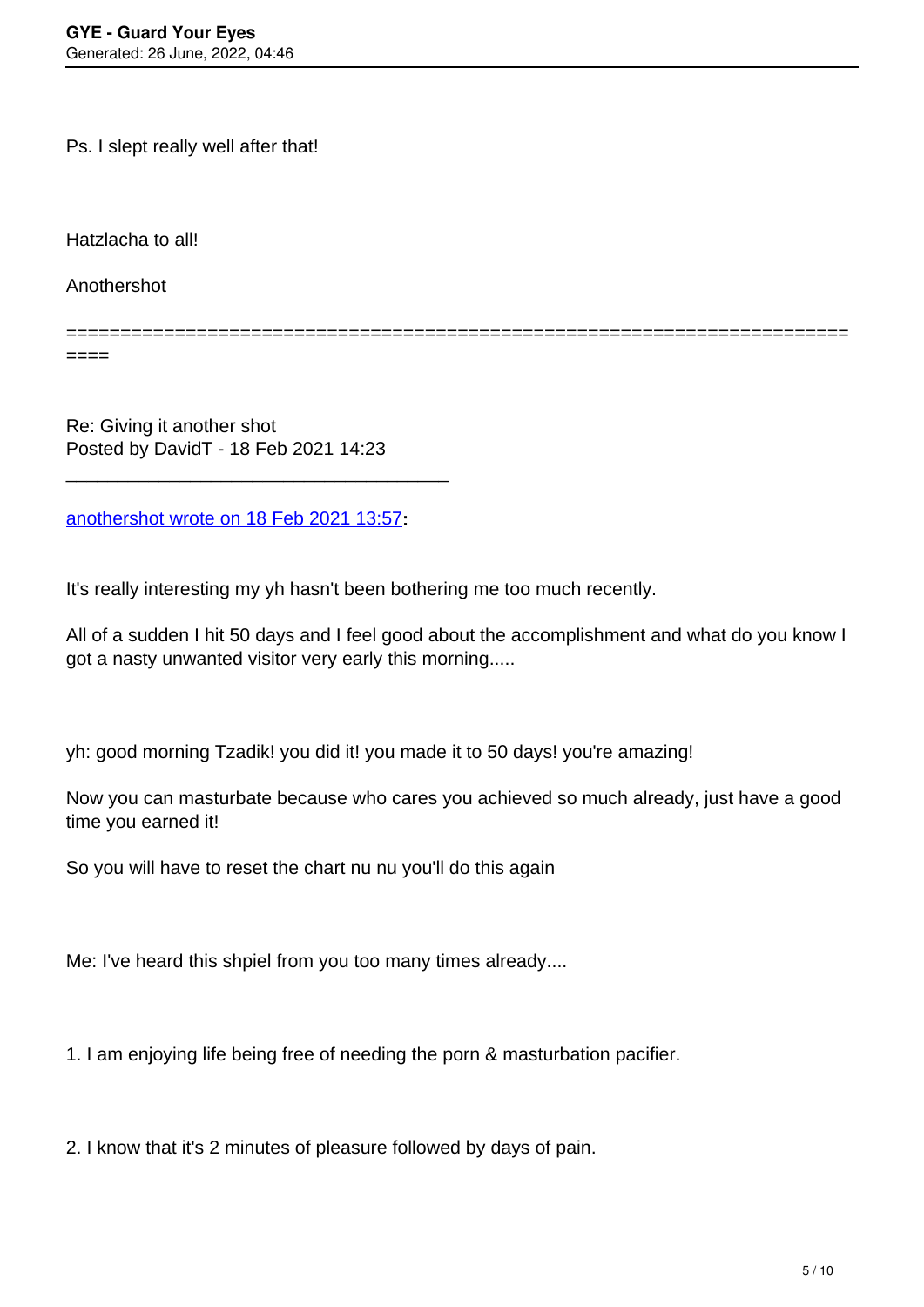So get the hell away from me & let me sleep!

Ps. I slept really well after that!

Hatzlacha to all!

Anothershot

====

I'm imagining the Y"H talking to Hashem...

**==================**=

Re: Giving it another shot Posted by anothershot - 19 Feb 2021 00:06

Thank you Hashem for allowing me to reach 51!

\_\_\_\_\_\_\_\_\_\_\_\_\_\_\_\_\_\_\_\_\_\_\_\_\_\_\_\_\_\_\_\_\_\_\_\_\_

Hatzlacha to all!

Anothershot

========================================================================

"hey! it ain't fair!! this GYE is making my job so difficult!" ====

Re: Giving it another shot Posted by anothershot - 19 Feb 2021 13:39

\_\_\_\_\_\_\_\_\_\_\_\_\_\_\_\_\_\_\_\_\_\_\_\_\_\_\_\_\_\_\_\_\_\_\_\_\_

I'm having some urges this morning to go watch porn....

Me before GYE: OK I'll go watch it'll be good!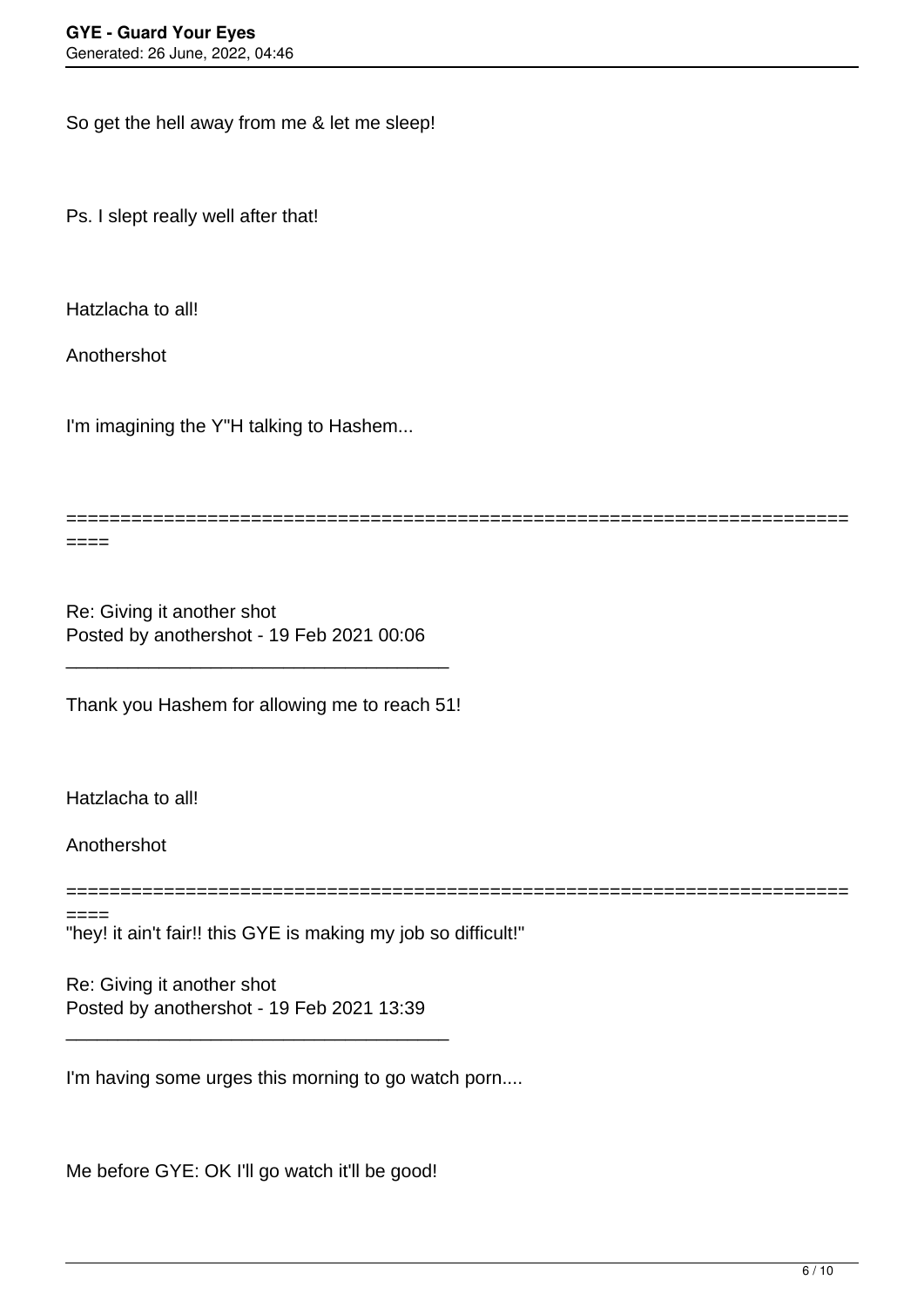Me now: this is crazy!! because of a fleeting thought I'm going to run after a fleeting pleasure that will literally end the second that I'm done only to be replaced with horror, disgust, pain, shame, & regret!

NO #@&\*+~\$ WAY!

Also now I know that it's OK the best to ignore the thought & keep moving on!

Another game changer for me is that I'm starting the fight much earlier on before I get consumed with lust this is a much easier battle to win!

Hatzlacha to all!

Anothershot

========================================================================

====

Re: Giving it another shot Posted by anothershot - 22 Feb 2021 00:22

\_\_\_\_\_\_\_\_\_\_\_\_\_\_\_\_\_\_\_\_\_\_\_\_\_\_\_\_\_\_\_\_\_\_\_\_\_

54!

Today I had a prolonged nisayon with many opportunities to be misgaber on my yetzer & not look.

I succeeded numerous times!

the good news is that although I didn't do as well as I could've I'm not going to let this go further. The old me would've let the lust run out of control & would've definitely fallen to porn or masturbation but not this new guy!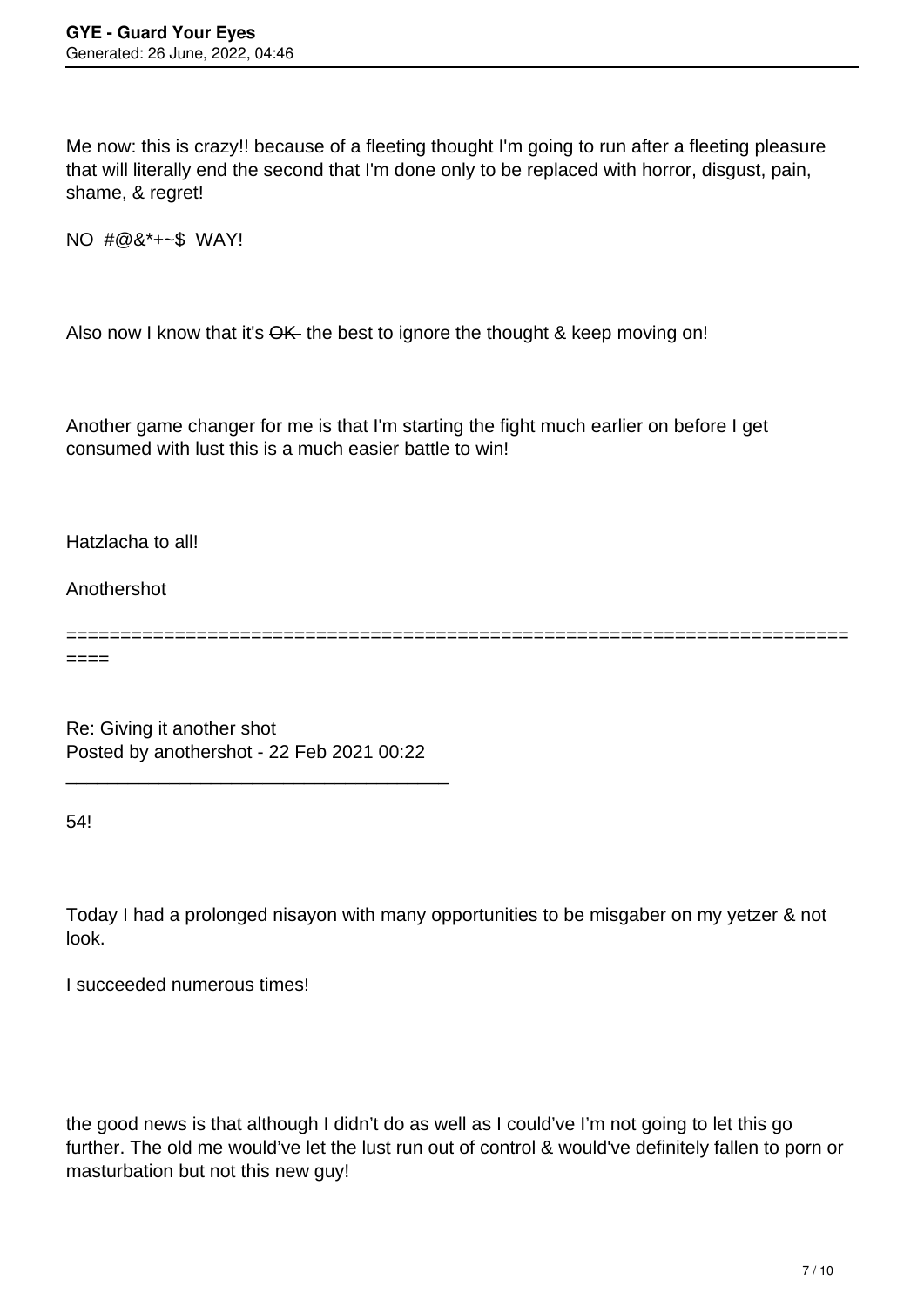hatzlacha to all

anothershot

======================================================================== ====

Re: Giving it another shot Posted by anothershot - 24 Feb 2021 02:00

\_\_\_\_\_\_\_\_\_\_\_\_\_\_\_\_\_\_\_\_\_\_\_\_\_\_\_\_\_\_\_\_\_\_\_\_\_

The good:

- 1. I made it to 55 days which is the longest streak since my last streak ended last pesach!
- 2. I was having very strong taavahs last night but I still pushed off the fall for a few hours!
- 3. I am not staying down I'm jumping right back into the battle!
- 4. I have grown so much & learned so much during this stretch that will continue to help me!
- 5. I didn't lose those days that I was clean!

Unfortunately I fell late last night Takeaways:

- 1. Time to upgrade current filters & filter any unfiltered devices
- 2. I need to get better "in the street"
- 3. I need to stop watching on YouTube, Facebook and Instagram
- 4. I need to learn more in my free time

My goals:

Short-term - hit the "I am clean" button tomorrow night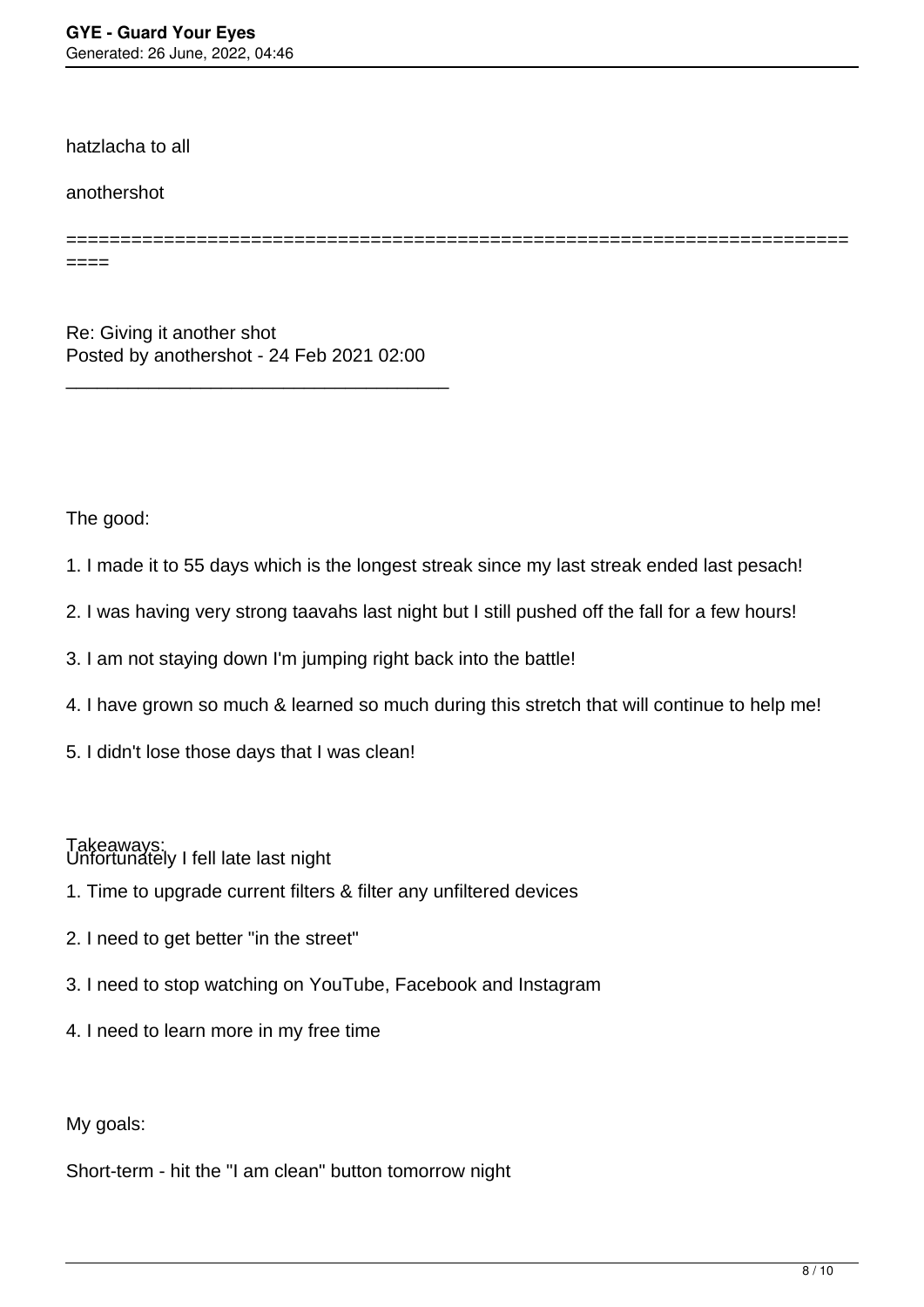Mid term goal - Be clean for 56 days

Long term goal - be clean for life

Hatzlacha to all!

Anothershot

========================================================================

====

Re: Giving it another shot Posted by DavidT - 24 Feb 2021 02:21

[anothershot wrote on 24 Feb 2021 02:00](/forum/4-On-the-Way-to-90-Days/364100-Re-Giving-it-another-shot)**:**

\_\_\_\_\_\_\_\_\_\_\_\_\_\_\_\_\_\_\_\_\_\_\_\_\_\_\_\_\_\_\_\_\_\_\_\_\_

The good:

- 1. I made it to 55 days which is the longest streak since my last streak ended last pesach!
- 2. I was having very strong taavahs last night but I still pushed off the fall for a few hours!
- 3. I am not staying down I'm jumping right back into the battle!
- 4. I have grown so much & learned so much during this stretch that will continue to help me!
- 5. I didn't lose those days that I was clean!

Takeaways:

- 1. Time to upgrade current filters & filter any unfiltered devices
- 2. I need to get better "in the street"
- 3. I need to stop watching on YouTube, Facebook and Instagram

Unfortunately I fell late last night 4. I need to learn more in my free time